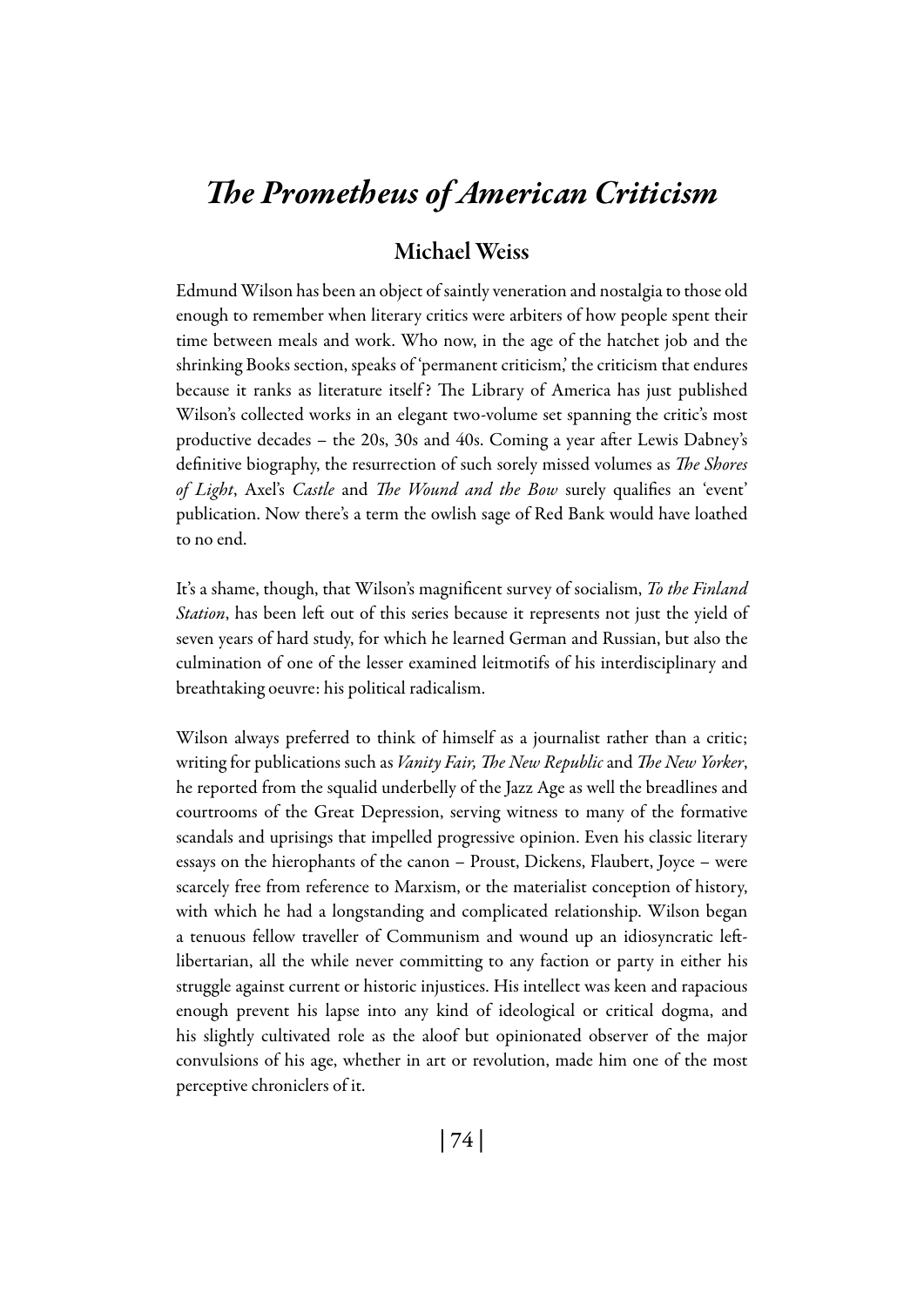Dabney is quite right to locate Wilson's overarching sensibility as Hellenistic, and in deep sympathy with Matthew Arnold's *Culture and Anarchy*. He always harboured a strong attraction to the Old Testament and Jewish morality. As a neoclassicist, he was an especial fan of the 'Athens-and-Jerusalem' tribal offshoot, which informed his later archaeological interest in the Dead Sea Scrolls and impelled him to study Hebrew. More than that, Dabney asserts, 'his evocation of the shaping of God's institutions from the things of this world marks the Hebraism that would be liberated when it appeared to him wrapped in the flag of Marx's scientific socialism.'

Wilson's sympathy for the underdog, not to say the working class, can be glimpsed in some of his early dispatches from the twenties. Very often his sense of the heroic moulded his conception of the indignities and inequities of American society. For instance, in 1925, he extolled a promising young magician who was the son of a Wisconsin rabbi and went by the stage name Harry Houdini. The illusionist, nee Erich Weiss, had risen up, wrote Wilson – himself a lifelong practitioner of the parlour trick – from 'the East Side cabarets and dime museums' and personified 'the struggle of a superior man to emerge from the commonplaces, the ignominies and the pains of common life, to make for himself a position and a livelihood among his less able fellows at the same time that he learns to perfect himself in the pursuit of his chosen work.' Houdini was a great debunker of superstition and mysticism, so this Nietzschean panegyric to the hard-knock school of 20th century materialism was not wasted on a mere celebrity figure. It is also worth noting that Wilson was at one time the protégé of H.L. Mencken, of whom it is impossible to imagine a likeminded paean to the Yiddishkeit vaudeville circuits of lower Manhattan.

As the learned eminence of the *New Republic's* 'back of the book,' Wilson spent a good amount of the twenties doing what we'd today call advocacy journalism. One example was his deft prose sketch of the participants in the murder trial of Dorothy Perkins, a seventeen-year-old girl charged in New York with the Chicago-like crime of fatally shooting her male suitor. The presiding judge – viciously lampooned by Wilson, not usually thought of as a proto-feminist – had based his harsh sentence of the minor on the fact that 'women have done too much killing.' That might have stoked the fires of any progressive muckraker, but Wilson took to a fiery stanzaic indictment of the entire creative class, which he felt had not done enough to highlight Perkins' plight. In 'To a Young Girl Indicted for Murder,' he intoned: '[T]hose praisers of the past, accepters of defeat, / The ghosts of poets – violent against God / no longer in my day.' Well, it was one way of saying that poetry makes nothing happen.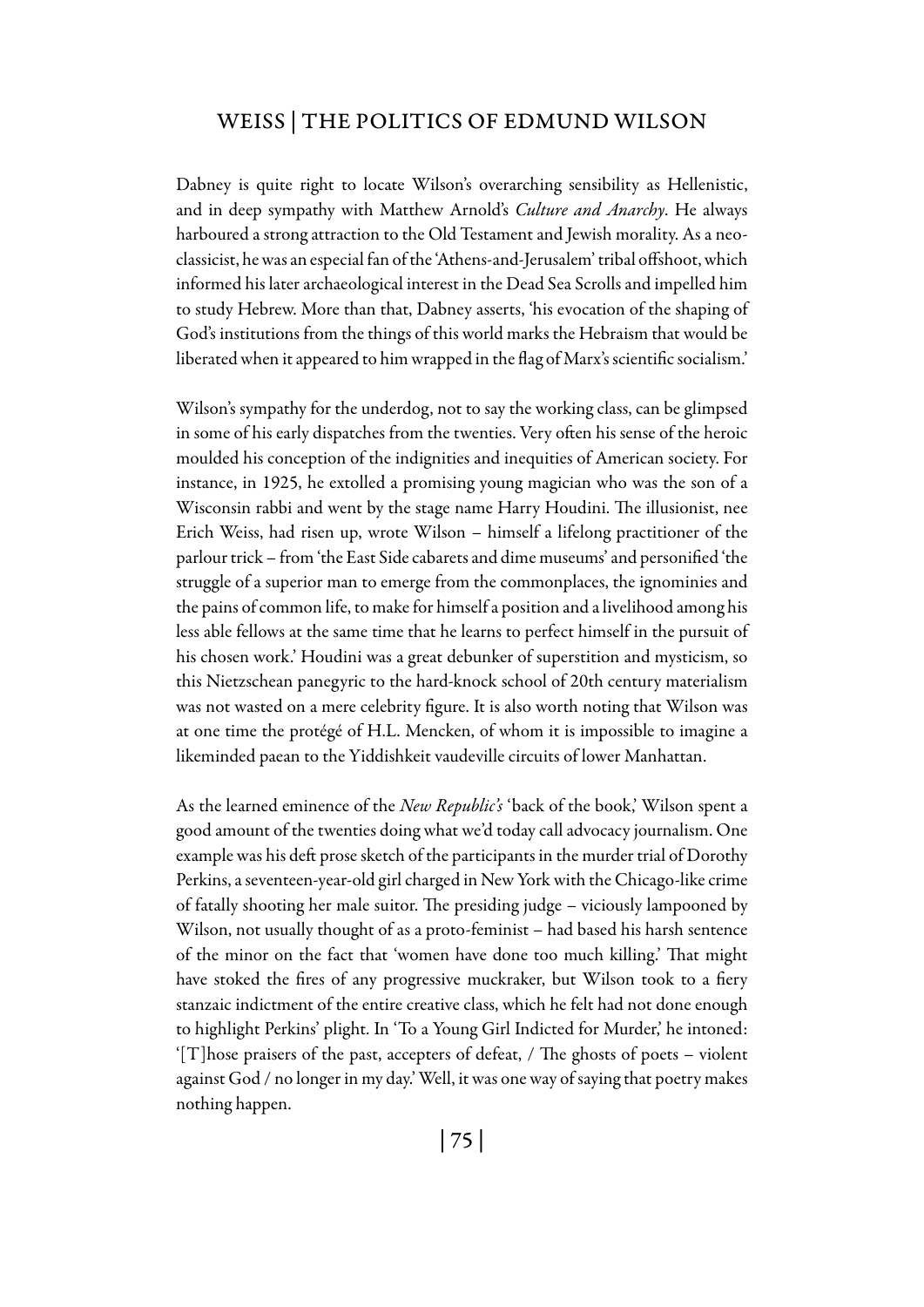Wilson's reporting on the more prominent capital murder trial of Sacco and Vanzetti was particularly fascinating, given that, unlike so many of his radical colleagues, he was sceptical of their innocence – a prescient judgment, given the new evidence unearthed about the twin martyrs of the American left. Nevertheless, he was angered by the tendentious state of their prosecution, which he blamed on the chauvinism of an Anglo-Saxon establishment abetted by the Boston Irish. Two immigrants couldn't get a fair trial in New England, and that was that. When his editor at the *New Republic,* the celebrated liberal Herbert Croly, author of *Progressive Democracy* and *The Promise of American Life*, thanked him for not filtering his indignation through the sieve of class warfare, Wilson regretted that he hadn't done so. Opposition, in other words, was in his blood.

Guilt over his sub-Marxian handling of Sacco and Vanzetti might have led him to draft his famous editorial in 1931, titled 'An Appeal to Progressives.' It came at a time when the flapper had given way to the ledge-jumper, and the gravamen of Wilson's argument was that liberals should 'take Communism away from the Communists, and without ambiguities.' How was this to be done? He advocated a policy that was a measure beyond the imminent redistributionism of the New Deal: state ownership of the means of production. (No wonder Freud conceived of the 'narcissism of the small difference' the same year the Bolsheviks seized power in Russia). It took Wilson a full decade to become thoroughly disillusioned of the desirability and feasibility of this model, but until then, he remained an enthusiast for the Soviet 'experiment.'

He had served as a hospital orderly in World War I, and so was well positioned to witness the collapse of parliamentary democracy and capitalism first-hand. It was Wilson's appreciation of the seductiveness of the ideological alternatives that rose from the pyres of Europe – Fascism and Communism – that gave his literary criticism such exigency. He saw how modernism, of both the reactionary and revolutionary stripes, was the product of what Orwell later termed, in discussing T.S. Eliot's late poetic decline, 'the escape from the consciousness of futility.' Yet Wilson saw through the escapes, too. Here is his critique of Eliot's *For Lancelot Andrewes*:

Most Americans of the type of Dos Passos and Eliot – that is, sensitive and widely read literary people – have some such agreeable fantasy in which they can allow their minds to take refuge from the perplexities and oppressions about them…With Dos Passos, it is an army of workers, disinterested,

| 76 |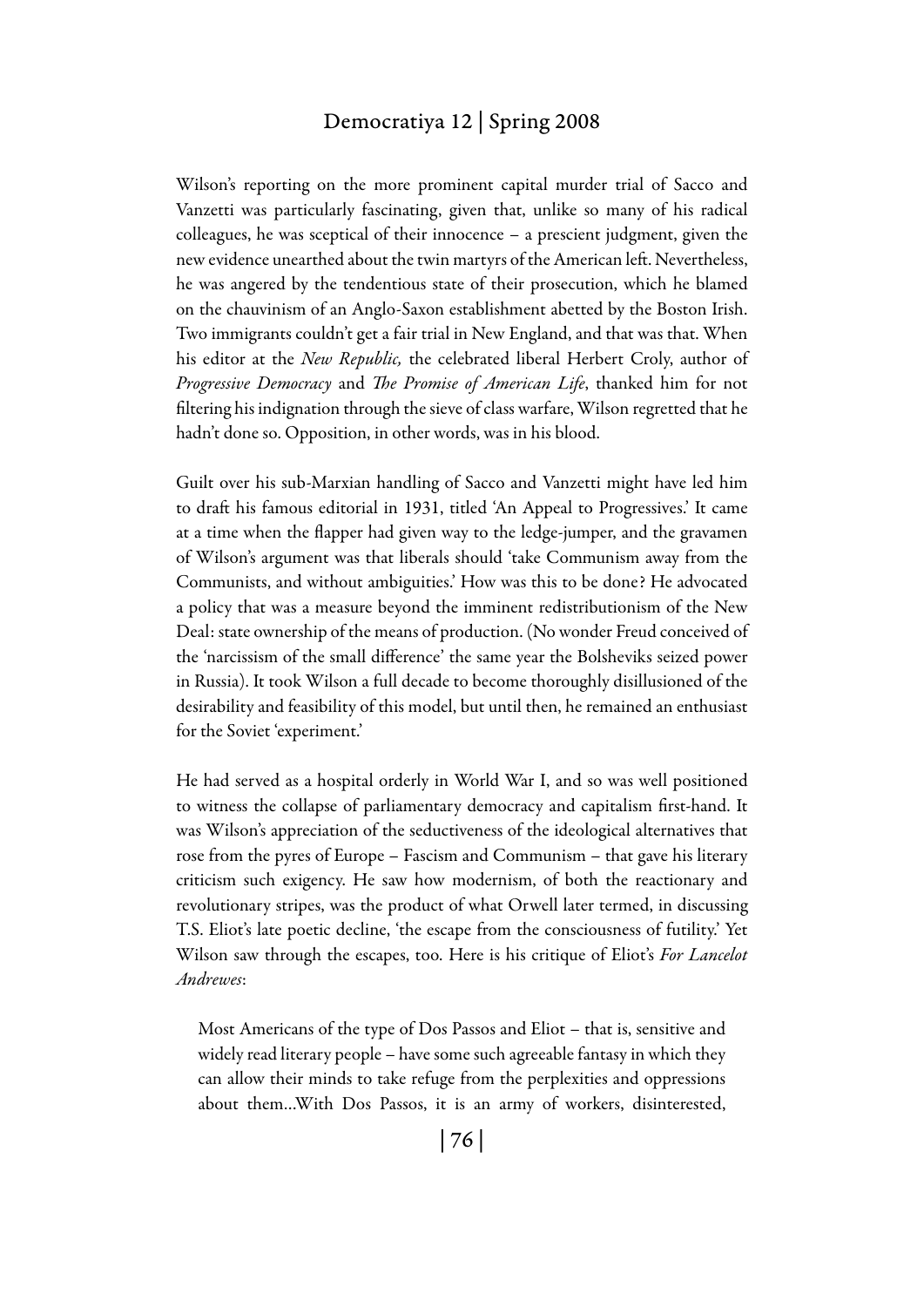industrious and sturdy, but full of the good-fellowship and gaiety in which the Webster Hall balls nowadays are usually so dismally lacking – if only the American workers were not preoccupied with buying Ford cars and radios, instead of organizing themselves to overthrow the civilization of the bourgeoisie! And in T. S. Eliot's case, it is a world of seventeenth-century churchmen, who combine the most scrupulous conscience with the ability to write good prose – if it were only not so difficult nowadays for men who are capable of becoming good writers to accept the Apostolic Succession!

As it happens, Wilson was not immune from fashioning his own agreeable fantasy about his place in the Republic of Letters. Dos Passos was a close friend who bestowed on him the deserved epithet of 'Anti-Christ,' ostensibly to reflect the critic's thoroughgoing distaste for Christianity – like Byron, whom he profiled repeatedly in the twenties, he had a hard 'Calvinistic conscience'; like Byron, he fell hard from grace, satisfying appetites literary, intellectual and carnal. But the positive connotation of 'devil's advocate' should also be kept in mind. Wilson's natural style and sensibility was dry and Johnsonian, but he was self-aware enough to view himself as something of an oddity in the tempestuous epoch in which he lived. Consider this autobiographical verse he drafted in his youth to win the affections of Edna St. Vincent Millay, who went on to take his virginity:

> He could have been happy in the XVIIth century, Before the Romantic Revival… But now Byron has spoken And the damage has been done; He cannot rest quietly among his books For thirst of dramatizing himself.

The man of ideas struggles to emerge from the cork-lined chamber a courageous man of action. Wilson played up this image of himself because it was the image he liked to ascribe to those literary and historical figures he admired most. 'Yeats, Freud, Trotsky, and Joyce have all gone in so short a time, it is almost like the death of one's father,' he wrote in his journal in 1941, in what I would nominate as the most zeitgeist-capturing sentence ever committed to print.

Indeed, the Promethean fire-stealer, 'Satan who suffers, a Job who never assents,' the 'deliverer [who] is never delivered' – these were highest allegorical compliments Wilson would pay to Karl Marx in *To the Finland Station* (1940). The greybeard

| 77 |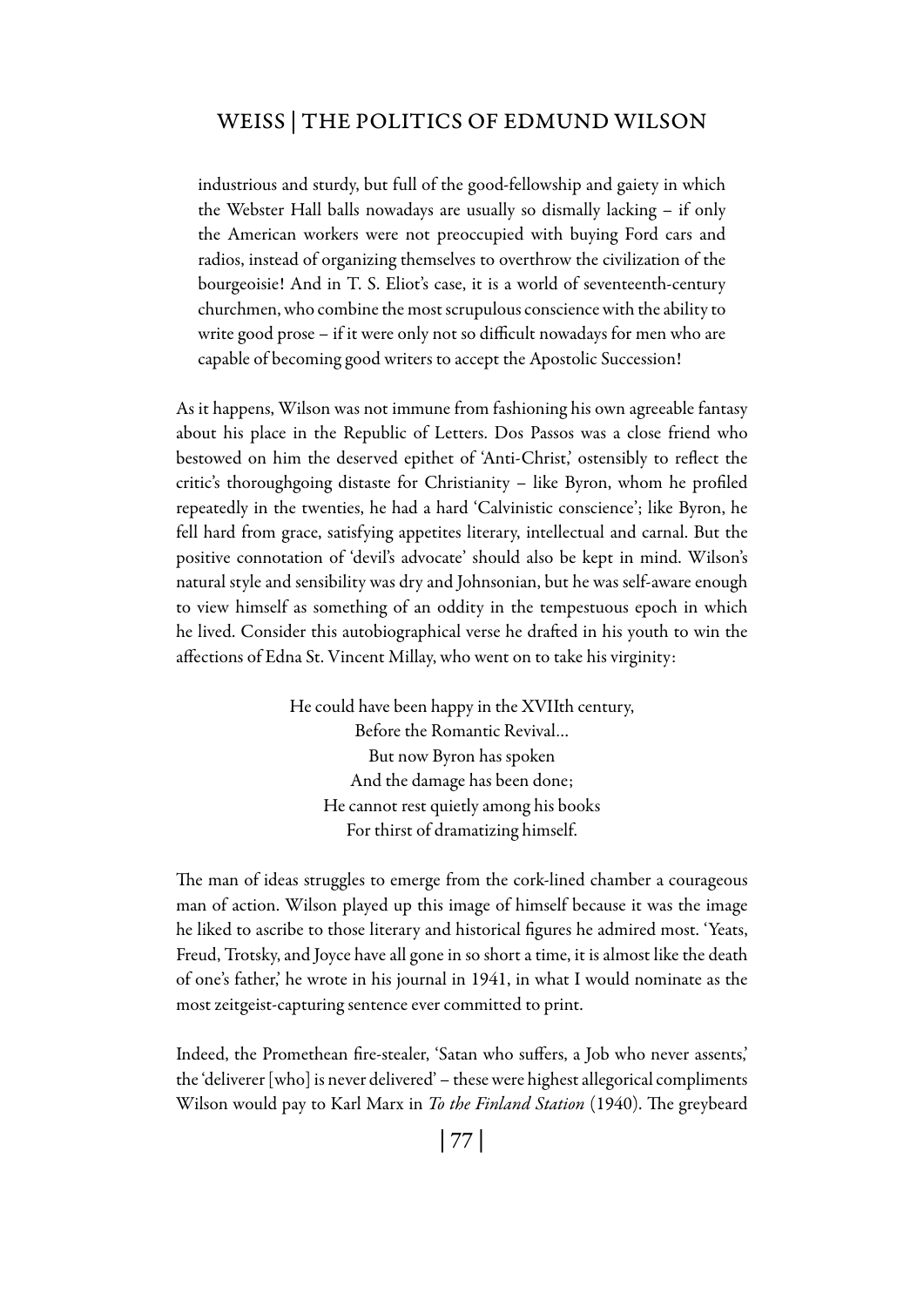of the British Museum Wilson described as a veritable 'poet of commodities,' and *Das Kapital* his Dickensian novel of injustice in the 19th century, a point well taken up recently by Francis Wheen in his short, instructive 'biography' of Marx's masterpiece.

In Marx, Wilson discovered that perfect if uneasy fusion between what he termed the 'turbulent insubordinate soul' of the Romantic with the scientific theorist of a mechanical universe. As with his best biographical squibs, he was covertly writing about himself in writing about his subject, whom he labelled the 'moral genius of Judaism':

It is Prometheus who remains his favorite hero; for Prometheus is a Satan who suffers, a Job who never assents; and, unlike either Job or Satan, he brings liberation to mankind. Prometheus turns up in Das Kapital… to represent the proletariat chained to capital. The Light-Bringer was tortured, we remember, by Zeus' eagle's tearing, precisely, his liver, as Karl Marx himself – who is said to have reread Aeschylus every year – was obsessed by the fear that his liver would be eaten, like his father's, by cancer. And yet, if it is a devouring bird which Father Zeus has sent against the rebel, it is also a devourer, a destroyer, fire, which Prometheus has brought to man. And in the meantime, the deliverer is never delivered, the slayer never rises from the grave, the resurrection, although certain, is not yet; for the expropriators are yet to be expropriated.

#### And again:

Like other great satirists, he punished in others the faults he felt to be dangerous in himself; and it was precisely this blinded and paralyzed side of Karl Marx's peculiar personality which had made it possible for the active and perceptive side to grasp and to explain and to excoriate, as no one else had been able to do, that negation of personal relations, the responsibility of man to man, that abstract and half-conscious cruelty, which had afflicted the life of the age.

Note the touch of the Freudian in these excerpts. A careful cross-pollination between the Viennese and Rhinelander schools would occur in *The Wound and the Bow*, Wilson's stunning *pleiade* of psychological studies of Dickens, Kipling, Casanova, Wharton, Hemingway, Joyce and Philoctetes, whose myth furnished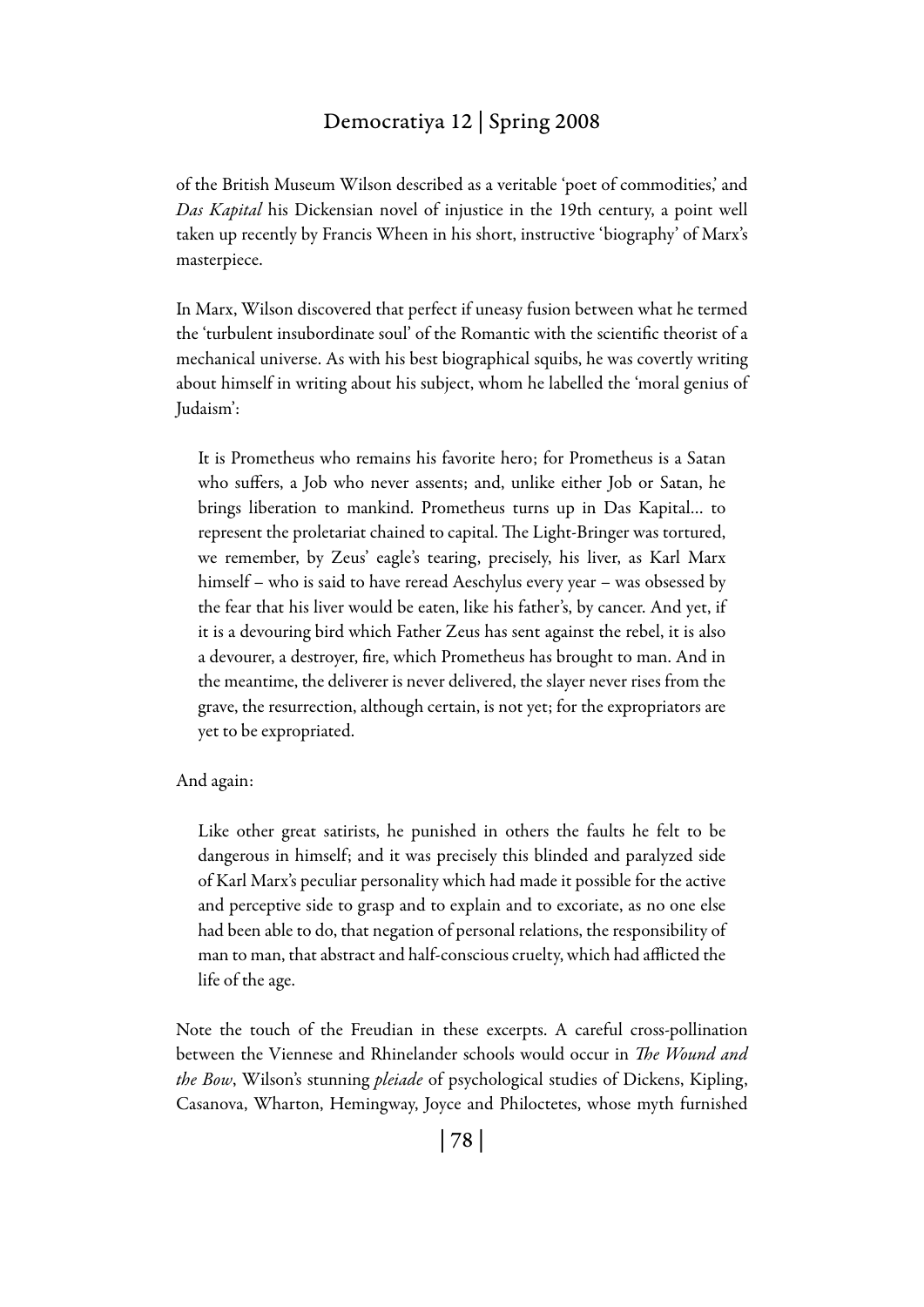the title of the book. Wilson's thesis was that art could be read as the byproduct of trauma – just as Marx's polemics, he might have added, were driven by subjective as well as objective forces of history. For his essay on *Finnegans Wake*, 'The Dream of H. C. Earwicker,' Wilson relied heavily on Max Eastman's controversial depuzzling of the epic that took seventeen years for Joyce to write and might take as long for the average reader to get through. Eastman, better known as Trotsky's English translator, had charged Joyce with trafficking in a 'cult of unintelligibility,' a judgment he would soon license for his famous dust-up with Sidney Hook over the scientific versus 'mystical' foundation of Marxism. Wilson tended toward the latter view, having never really apprehended the Hegelian dialectic (he got it confused with the Fichtean one). But even in a psychoanalytic cast of mind, when it came to treating Dickens, he found that he could not discuss *Bleak House* without citing Engels's tours of industrial Manchester and the inhumanity of British factory conditions.

It was *Axel's Castle* (1931), the book that traced the origins of literary modernism through French Symbolism, particularly as embodied by Mallarmé, and that situated the role of the critic in mapping a 'history of man's ideas and imaginings in the setting of the conditions which have shaped them,' that Wilson made the most use of the hermeneutic of economics. The most famous passage in all of the works reprinted in the Library of America editions is this closing stave of his celebrated essay on Proust, which has either charmed or bedeviled contemporary readers:

Proust is perhaps the last great historian of the loves, the society, the intelligence, the diplomacy, the literature and the art of the Heartbreak House of capitalist culture; and the little man with the sad appealing voice, the metaphysician's mind, the Saracen's beak, the ill-fitting dress-shirt and the great eyes that seem to see all about him like the many-faceted eyes of a fly, dominates the scene and plays host in the mansion where he is not long to be master.

What exactly is Shaw's *Heartbreak House* and 'capitalist culture' doing in there, asked James Wood, who concluded that Wilson's absorption of Marxism 'permeated, and sometimes badly distorted, many of his literary judgments.' In fact, Marxism enhanced them. It is impossible, for instance, to think of *L'Education sentimentale* in quite the same way after reading 'The Politics of Flaubert,' an essay originally published in Partisan Review and repackaged for *The Triple Thinkers* (1948). In this subtle and acute exegesis of Flaubert's correspondence and fiction, Wilson

| 79 |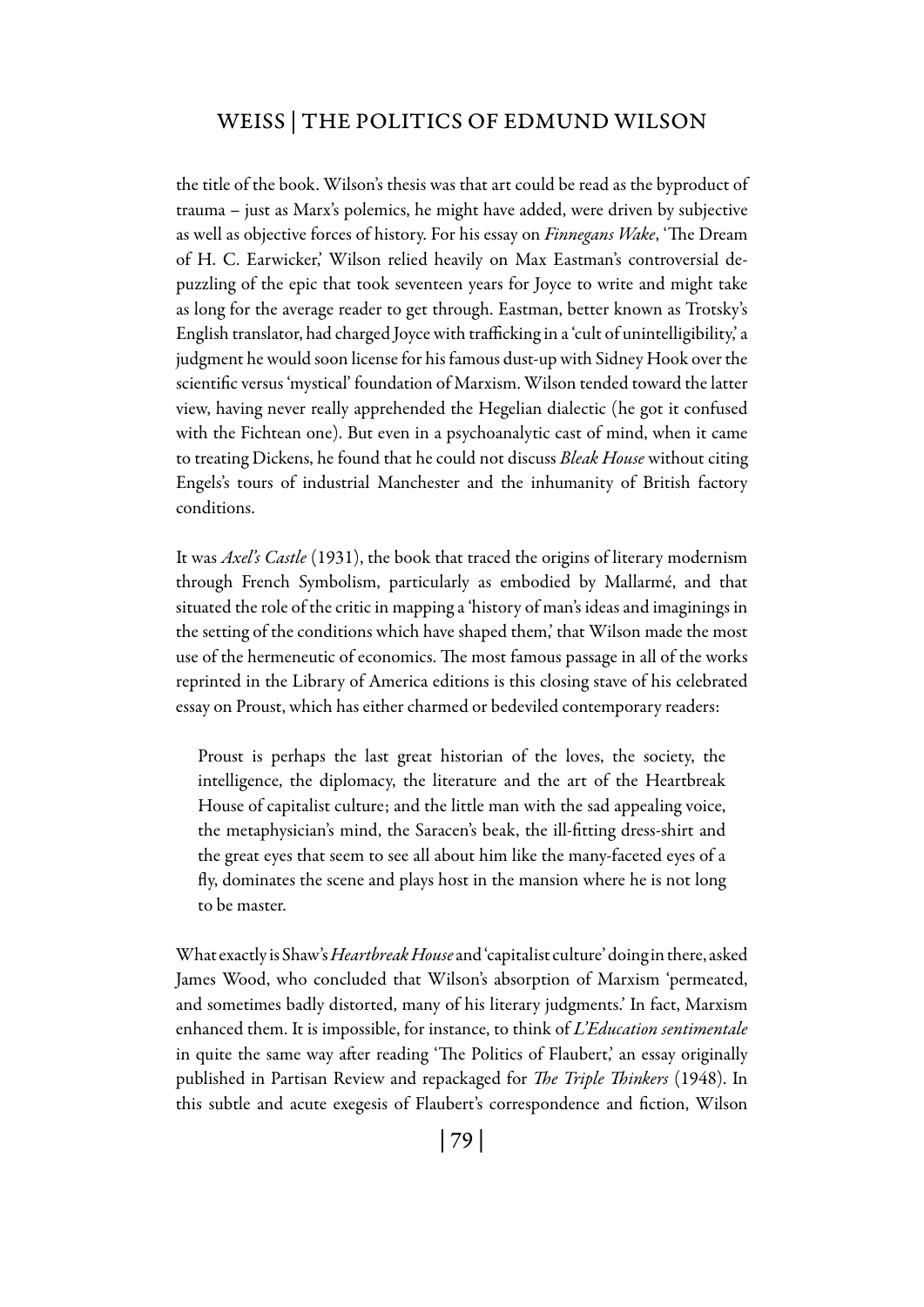showed how the obsessive master of *le mot juste* 'had more in common with, and had perhaps been influenced more by, the socialist thought of his time than he would ever have allowed himself to confess.' After all, in the Frenchman's novels, the great foil of the bourgeois is never the nobility but the peasantry and proletariat:

It is… in *L'Education sentimentale* that Flaubert's account of society comes closest to socialist theory. Indeed, his presentation here of the Revolution of 1848 parallels in so striking a manner Marx's analysis of the same events in *The Eighteenth Brumaire of Louis Napoleon* that it is worth while to focus together the diverse figures of Flaubert and Marx in order to recognize how two of the most searching minds of the century, pursuing courses so apparently divergent, arrived at almost identical interpretations of the happenings of their own time.

The protagonist Frederic is a contemptible figure, whose mistress, the daughter of silk mill workers, gives birth to his bastard child, which dies just as he is planning his next assignation with the boring wife of a banker. No tract on the failure of the Paris Commune has better filigreed the 'disastrously unenduring union between the proletariat and the bourgeoisie.' Wilson marked the lone point of divergence between Marx and Flaubert in the development of the pharisaic character Senecal. Was it his fundamental middle-class nature, as Marx would have argued, or his socialist instinct for despotism, as Flaubert had it, that led him to sell out his comrades on the barricades, put down the June Riots and, 'like certain radicals turned fascists,' realise that 'strong centralization of government is already a kind of communism and that authority is in itself a great thing?' By 1948, Wilson, as we shall see in a moment, was firmly in Flaubert's camp on this question.

However, it must be emphasised that what Wilson always understood, and is not given enough credit for understanding, is that Marx was never the vulgar Philistine that so many of his epigones were – or that, more ominously, the Soviet commissars became. He disdained the post-Revolutionary catechism in Russia for 'Proletcult,' and esteemed Trotsky and Lenin for at least keeping the worst wolves of censorship and artistic prejudice at bay. Wilson also shared Marx's revulsion for judging a work of art strictly by its relation to history, social conditions, or the artist's political disposition. Did Engels not famously say that one Balzac was worth a thousand Zolas? Did not Trotsky say, in *Literature and Revolution*, that Mayakovsky was at his best as a poet precisely where he was at his worst as a Bolshevik? 'Marx and Engels,' Wilson wrote in 'The Historical Interpretation of Literature,' a Princeton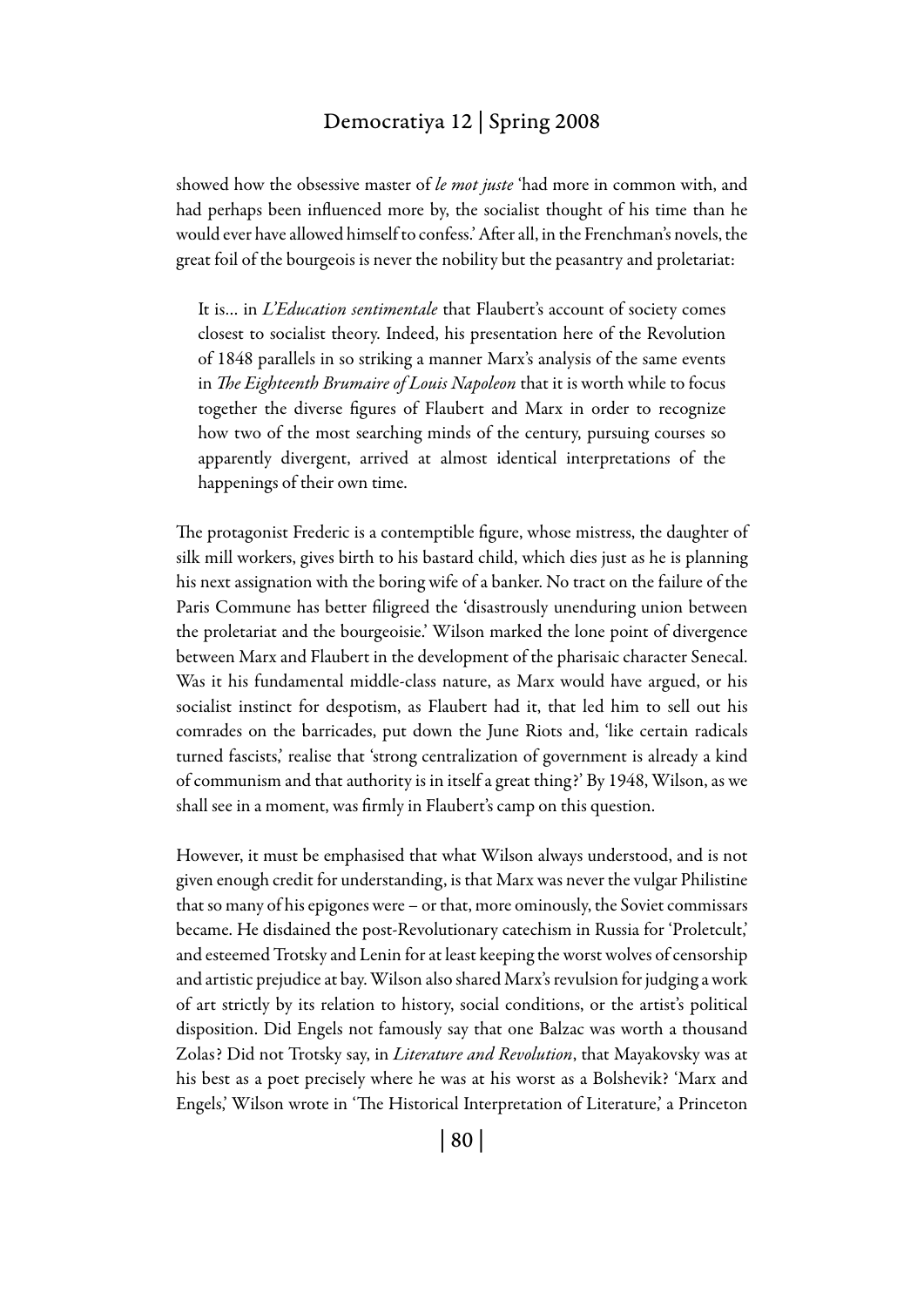lecture transcribed and collected in *The Triple Thinkers*, 'were deeply imbued… with the German admiration for literature, which they had learned from the age of Goethe. It would never have occurred to either of them that *der Dichteer* was not one of the noblest and most beneficent of humankind.' And it only occurred to *Herr Doktor* that Heine's political shortcomings had no bearing on the majesty of his verse. As Marx's daughter wrote of her father, 'He used to say that the poets were originals, who must be allowed to go their own way, and that one shouldn't apply to them the same standards as to ordinary people,' a quotation which appears in 'Marxism and Literature,' another essay in *The Triple Thinkers*.

Leftist intellectuals of the twenties and thirties neglected this sane dictum at their peril, and Wilson should therefore be seen as an early and prescient detractor of what we would now call critical 'theory,' manufactured in excess by the dark Satanic mills of academe. 'What a Marxist can do,' he noted, 'is throw a great deal of light on the origins and social significance of works of art,' as, say Franz Mehring, Bernard Shaw, Mike Gold, James T. Farrell or Dos Passos and Hemingway in their time all were capable of doing. No procrustean bed need be laid or padded:

In art – it is quite obvious in music, but it is also true in literature – a sort of law of moral interchangeability prevails: we may transpose the actions and the sentiments that move us into terms of whatever we do or are ourselves. Real genius of moral insight is a motor which will start any engine. When Proust, in his wonderful chapter on the death of the novelist Bergotte, speaks of those moral obligations which impose themselves in spite of everything and which seem to come through to humanity from some source outside its wretched self (obligations 'invisible only to fools – and are they really to them?'), he is describing a kind of duty which he felt only in connection with the literary work which he performed in his dark and fetid room; yet he speaks for every moral, esthetic or intellectual passion which holds the expediencies of the world in contempt.

Proust again. Wilson once called the author of A *la Recherche du Temps Perdu* the 'arch-bourgeois, arch-snob and arch-aesthete' and did so, astonishingly, in a 'Letter to the Russians,' which appeared in *Internatsionalnaya Literatura*, a Soviet journal, in 1936, and was later reprinted in *The Shores of Light*. (An editorial rejoinder accompanying this piece, which was a devastating review of *The Green Hills of Africa* conjoined with a broader indictment of dogmatic Marxist criticism, credited Wilson for 'taking an active part in the Left movement of the intelligentsia…though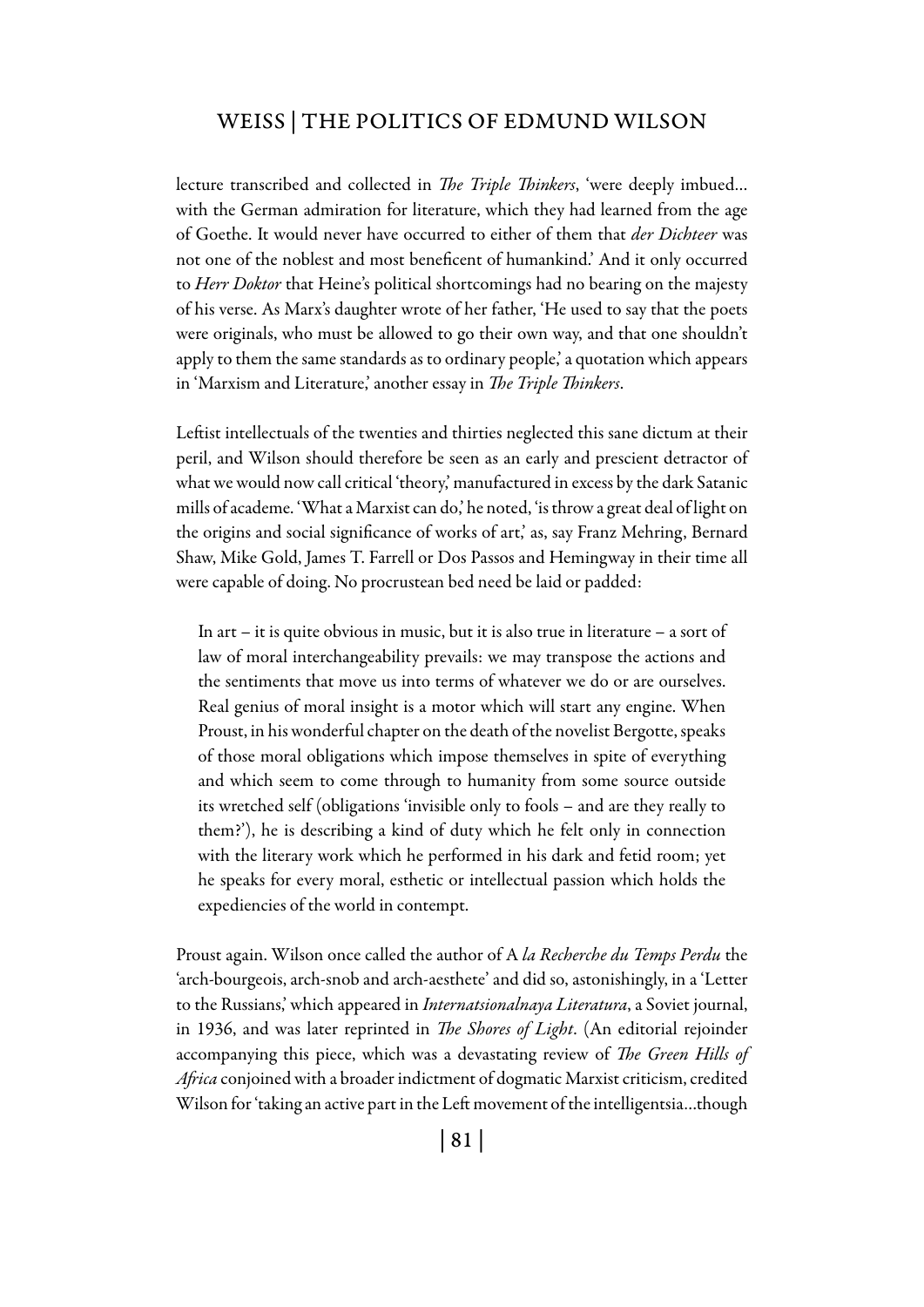he has not arrived in the camp of revolutionary literature, stopping halfway.') That same letter closed with Wilson suggesting that his recent tour of the Soviet Union was a mnemonic trigger for evoking the great champion of 'moral obligations that make themselves felt in spite of everything, and that seem to have reached humanity from some source outside its own wretched self – obligations "invisible only to fools – and are they really even to them?"' That telling Bergotte passage *again*. Such a seemingly outré *madeleine*-dunk was actually a smuggled-in allusion of great power and moment. One who could think of Proust – the antidote to socialist realism if ever there were one – in the author-killing steppes of high Stalinism was one whose conscience could overcome ideology, as Wilson's in fact did.

1936 was the tail end of the Great Terror, and there were still a few hiccups of Wilson's fellow travelling to be got rid of. In that year he published a credulous book of Tocquevillian dispatches called *Travels in Two Democracies*. The first half was about the United States, the second half was about the Soviet Union, with passages that might easily come from the typewriter of Sidney and Beatrice Webb or Walter Duranty. Moscow here was 'the moral top of the world where the light never really goes out.' (Wilson wasn't referring to the interrogation lamps of the Lubyanka.) Yet he did manage to make some shrewd observations despite his cloying impressions of Soviet healthcare and sanitation. He satirized Stalin's personality cult, joking to the photographer Paul Strand at a Russian travel agency that 'Comrade Stalin has just stepped out of the toilet,' 'Comrade Stalin is at home with a severe headache.' He also knew that the 'charges and the evidence' of Moscow show trials were 'frauds.' To his everlasting credit, Wilson also correctly surmised – before Orwell did – that the glowering Kremlin mountaineer Stalin lurked behind the murder of Sergei Kirov. If he had stopped 'halfway' at subscribing to revolutionary literature, by now his volte-face was beginning with respect to the revolution. *After Travels in Two Democracies* came out, the scales fell completely from his eyes, such that he spent the remainder of that low, dishonest decade at Manhattan cocktail parties telling people that the Russians 'haven't even the beginnings of democratic institutions' and 'have totalitarian domination by a political machine.' Or, as he put it in 'Marxism at the End of the Thirties,' the antipodal essay to that earlier 'Appeal to Progressives': 'The taking-over by the state of the means of production and the dictatorship in the interests of the proletariat can by themselves never guarantee the happiness of anybody but the dictators themselves.'

Wilson's Russian period was marked by another admixture of folly and magnanimity. Much has been made of his relationship with a certain Volodya, the aggrieved son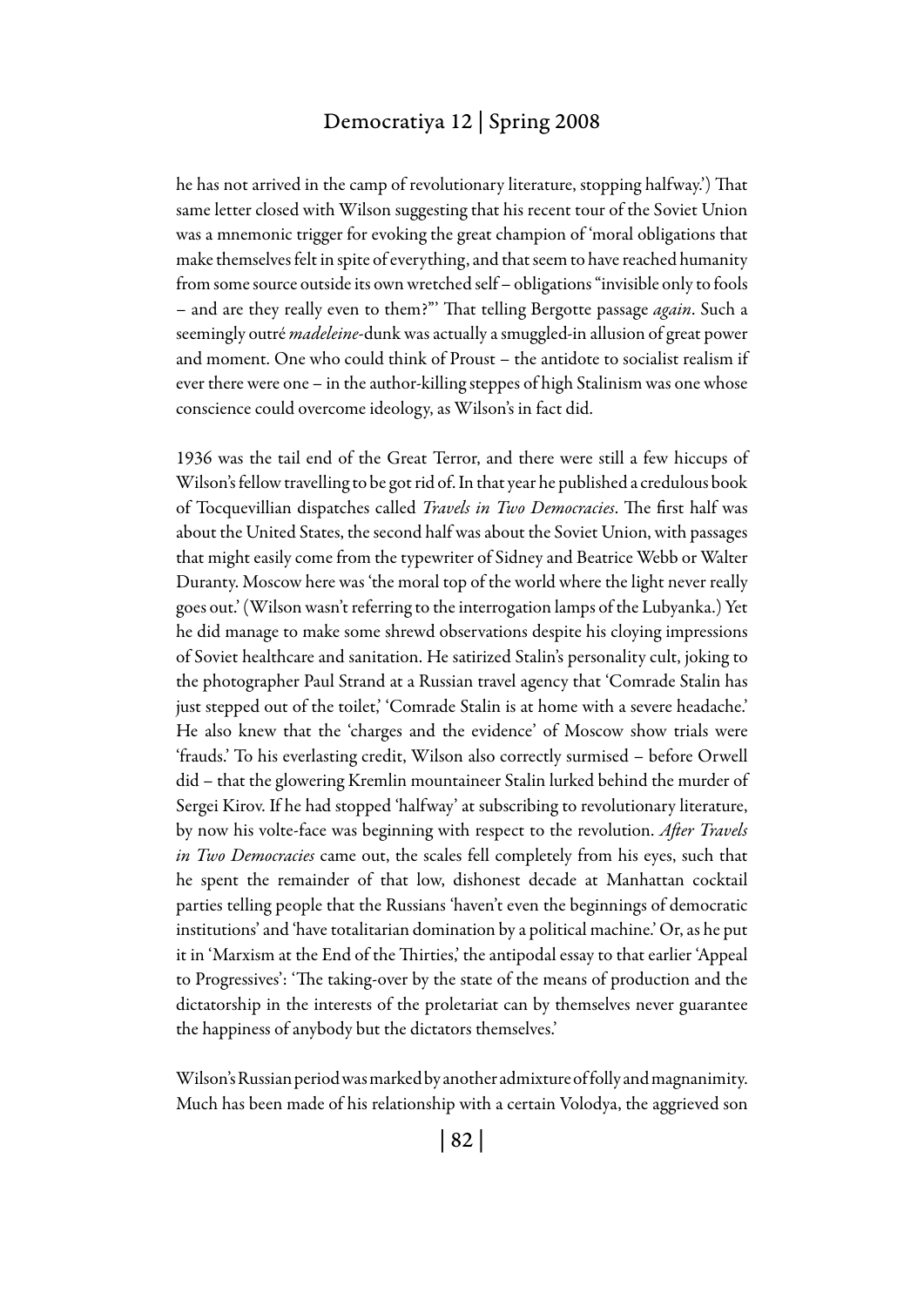of a nobleman, born into a household filled with broad spirits, books and butterfly nets, later exiled and tormented by a political assassination. Make no mistake about it: Vladimir Lenin got off easy in *To the Finland Station*. The book's title – redolent of Virginia Woolf 's *To the Lighthouse* – was taken from the Petrograd rail terminal whence the Bolshevik leader disembarked in April, 1917. In true modernist fashion, Wilson rendered this event as a kind of ideological moon-shot, the telescoping of centuries of radical struggle into one cataclysmic footfall. But whereas Lenin burned up in a haze of revolution, it was that *other* Volodya in Wilson's life who made his mark for a different Haze altogether. 'And now we come to Ilyitch – and here I itch (sorry),' wrote Vladimir Nabokov in 1940 to his new acquaintance and patron who had helped the émigré procure review work. Though Nabokov enjoyed Wilson's portrait of Marx in *To the Finland Station* – probably because he had done a similar, albeit meaner, thing to Chernychevsky in *The Gift* – the two argued about the legitimacy of a 'workers' state' (signs that a few of Wilson's 'thistles of conventional radicalism,' as Nabokov put it, clung to him still) and the morality of Lenin. 'That bluff geniality, that screwing up of eyes,' seethed the author of *Bend Sinister*, 'that boyish laugh, etc., on which his biographers dwell so lovingly, form something particularly distasteful to me. It is this atmosphere of joviality, this pail of milk of human kindness with a dead rat at the bottom…' Remarkably, Wilson and Nabokov's largely epistolary friendship saw past the politics and expired only when Pushkin came to shove.

In *Part of Our Time: Some Ruins and Monuments of the Thirties*, Murray Kempton noted that '[s]ome of the writers who supported the Communist ticket in 1932 were gentlemen who detested the values of a commercial civilization; Edmund Wilson, for example, writing in 1931, sounds oddly like Henry Adams describing Washington after the Civil War.' Yes, but Henry Adams never wrote admiringly of Alexander Stephens, the Vice President of the Confederacy, nor would he ever have dreamed – had he lived long enough – of comparing the Union's invasion of the South in 1865 to the Soviet Union's invasion of Hungary in 1956. *Gone with the Wind*, meet *Darkness at Noon*:

All the vindictive animosity of the North was now being visited on Davis and – in a way that today suggests Stalinist Russia – also on his wife and the rest of his family. When Mrs. Davis with her sister and four children, one of them a baby, had been separated from Davis at Hampton Roads, they were not allowed to go to Richmond or Charleston in order to be with friends, but had been forced to return in the same ship to Savannah. Their baggage

| 83 |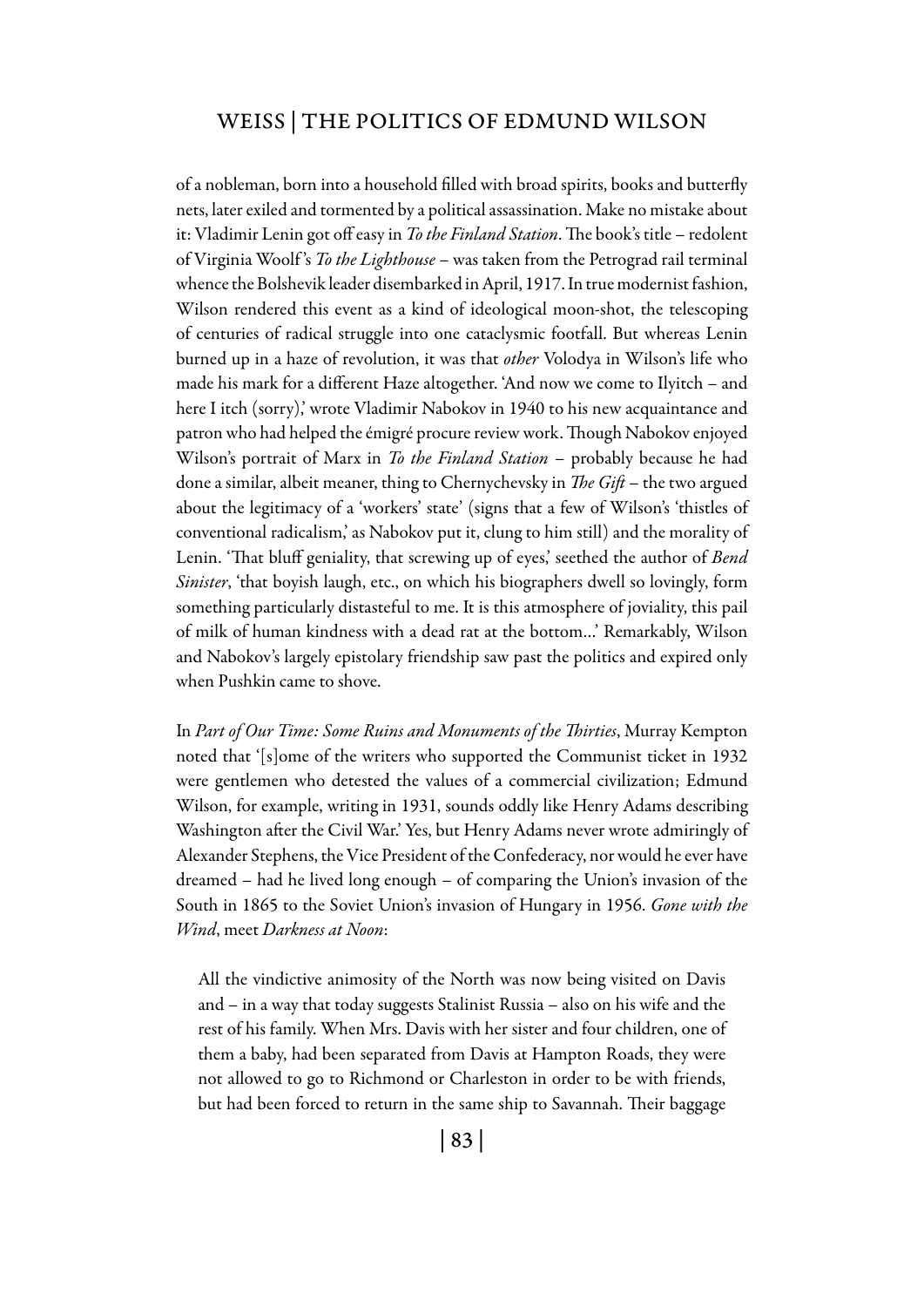was raided by an officer, who took most of the children's clothes and all of the provisions they had brought with them, giving them hardtack instead, and they had thereafter to run a gauntlet of insult.

Wilson's prose mosaic of the central figures of the American Civil War, *Patriotic Gore* (1962), caused more than a few nervous bleats for its fondness of moral equivalence as well as its presentation of Lincoln as a megalomaniacal dictator. 'Bismarck, Lenin, Lincoln?' was a *Life* magazine editorial that ran shortly after the book's publication, and such an unholy triumvirate, minus the question mark, is one that paranoids and sinister isolationists have taken up ever since. The more gothic elements of this contingent believe that a Leninist-Masonic elite, usually of Jewish origin, has been calling the State Department's shots since the 1860's. F.D.R. (or 'Frankie Rosenfeld') gets tossed into the mix whenever the subject is U.S. entry into World War II, a war Wilson opposed, albeit, like Dorothy Parker, Clement Greenberg, James T. Farrell and Wilson's second wife Mary McCarthy, on leftist 'anti-imperialist' grounds. Still, the 'America First' cabal of the fascist Charles Lindbergh would have felt the shock of recognition in Wilson's all too 'evenhanded' recounting of the fraternal conflict that saved the Union.

If Dickens offered the fictional counterpart to Marx's treatise on political economy, then another patriotic Gore, last name Vidal, provided the fictional counterpart to Wilson's history of the Civil War. Here is how Gore Vidal deals with the assassination at Ford's Theater in his excellent novel *Lincoln* (the speaker is the late president's advisor John Hay): 'Lincoln, in some mysterious fashion, had willed his own murder a form of atonement for the great and terrible thing that he had done by giving so bloody and absolute a rebirth to his nation.' Now here is Wilson: '[Lincoln] must have suffered far more than he ever expressed from the agonies and griefs of the war, and it was morally and dramatically inevitable that this prophet who has crushed opposition and sent thousands of men to their deaths should finally attest his good faith by laying down his own life with theirs.' Not by coincidence did Vidal write a number of laudatory essays about the great critic, whom he said was the 'perfect proof of the proposition that the more the mind is used and fed the less apt it is to devour itself.' In its own way, this was more astute than Vidal realised, for cannibalisation Wilson came to associate, in his final political incarnation as a pacifistic left-libertarian, with sea slugs and nations: both devoured themselves without heed to the long-term consequences for the species. (One of Wilson's late books was titled *The Cold War and the Income Tax*. Badly in arrears with the IRS himself, he argued, with some justification, that American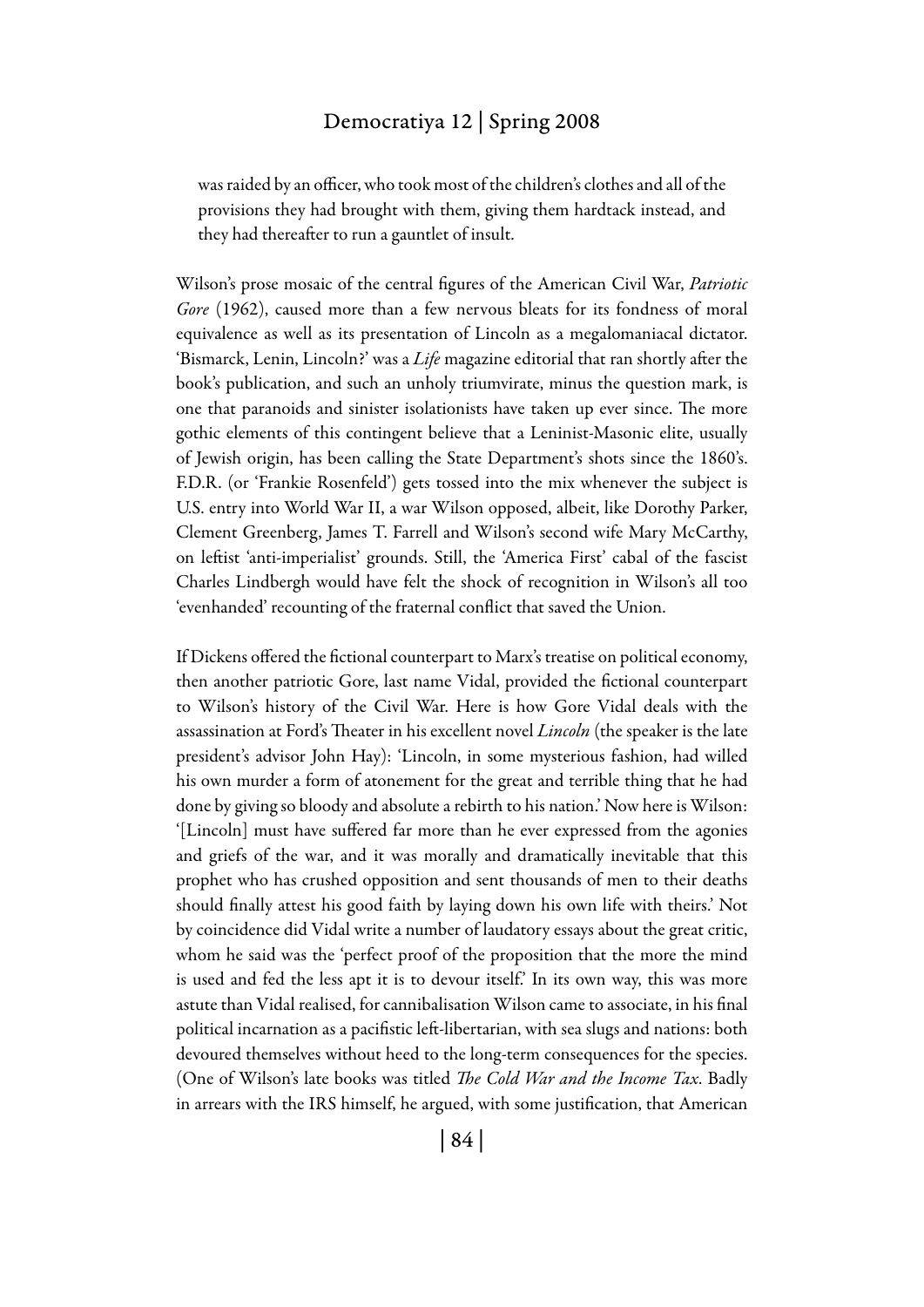citizens should not be forced to fund nuclear armaments. He had rebuked Kennedy for the Bay of Pigs fiasco, snubbed Lyndon Johnson after the Gulf of Tonkin, and violently opposed the war in Vietnam.)

It is curious, though, how squarely at odds his Civil War book stood against even the classical Marxist interpretation of that seismic event. Joseph Epstein, sneering his way through the Dabney biography in the pages of *Commentary*, could not have been more wrong to say that Wilson never had a political opinion that was out of step with *les bien-pensant*. No less a figure than the 'moral genius of Judaism' himself had written brilliant and mordant articles – or had Engels ghostwrite them for him – in defense of the North for Horace Greeley's *New York Tribune*. (In another turn of irony, it was Henry Adams, the son of the luckless American ambassador to Britain during the time of war, who wrote in his memoirs that Fleet Street was solidly ranged against the Lincolnian enterprise, save for one unlikely foreign correspondent.)

It was clear, then, that after his repudiation of Soviet Communism Wilson could no longer abide by teleological struggles that ravaged civilisations and were purportedly waged on right or wrong 'side' of history. The rational theorist of a mechanical universe had at last given way to the more Romantic conception of great men and tragic heroes. Signs of this realisation, or resignation, in Wilson's evolved *weltanschuaang* were evident in *To the Finland Station*. This passage, for example, seems a dress rehearsal for the full-on morality play of *Patriotic Gore*:

For anyone but a Marxist it would appear as if history in the ordinary sense of the description of stuff of past events might well approach with moral animus the casualties of both North and South in the American Civil War. Should the historian, even in assuming that one side in a given conflict represents a progressive force and the other a retrograde one, have 'different yardsticks' for the heroism or cruelty of the one and of the other?

This occurs in one of the last chapters of the book, entitled 'Trotsky Identifies Himself With History.' It is Wilson's cool response to a comment Trotsky makes that 'History has different yardsticks for the cruelty of the Northerners and the cruelty of the Southerners in the [American] Civil War. A slave-owner who through cunning and violence shackles a slave in chains, and a slave who through cunning and violence breaks the chains – let not the contemptible eunuchs tell us that they are equal before a court of morality!' Recalling Trotsky's animadversion on Julius